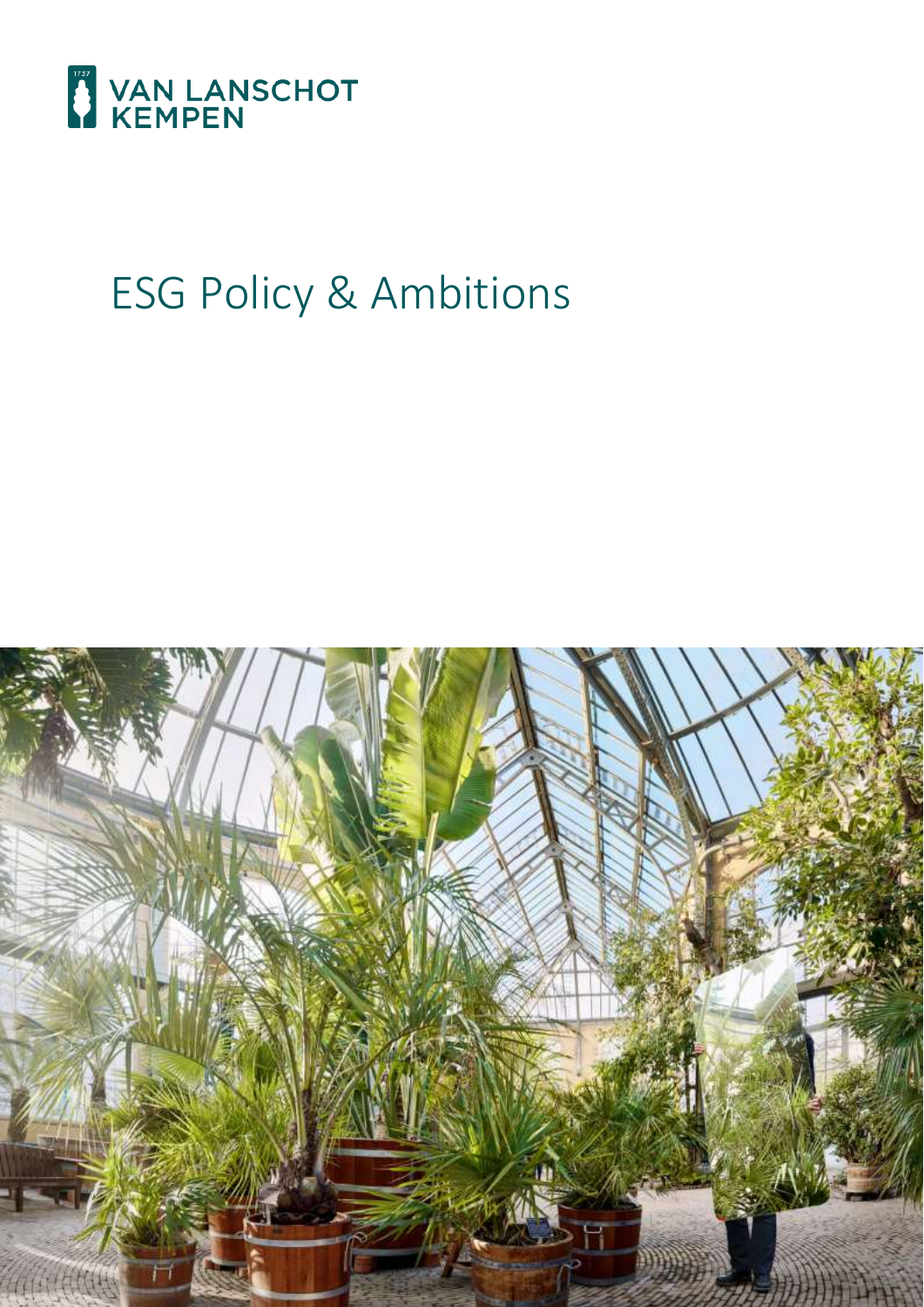### At Van Lanschot Kempen we are dedicated to invest sustainably

#### WHY INVEST SUSTAINABLY

Sustainability lies at the heart of Van Lanschot Kempen's strategy. We believe we should invest sustainably in order to preserve and create wealth for future generations in a sustainable way. Whilst allocating our funds, we therefore strive to have a positive real-world impact and to avoid doing harm. We are entrepreneurial about sustainability, meaning we take action based on our sustainability values and beliefs.

This policy focusses on transactions that could possibly result in a balance sheet position for Van Lanschot Kempen (the investment portfolio). Transactions that cannot lead to a balance sheet position for Van Lanschot Kempen, such as transactions for our clients, are therefore out of the scope of this document. Any other client-orientated transactions, such as the loan portfolio (e.g. mortgages) are also out of scope. The complete set of sustainability policies for the whole company can be found on our [sustainability policy page.](https://www.vanlanschotkempen.com/en/sustainability) 

## $\rightarrow$  AVOID HARM

In order to preserve and create wealth sustainably, we aim to avoid harmful consequences from investments made. At the centre of this lies our commitment to several internationally recognised sustainability guidelines and conducts. The most important documents being the OECD Guidelines, United Nations Global Compact (UNGC), UN Guiding Principles on Business and Human Rights (UNGP) and the Principles for Responsible Investment (PRI). An extensive overview over all conventions to which we are committed can be found in the [Convention Library.](https://www.kempen.com/-/media/Asset-Management/Convention-Library-UK-2019_new-style-final.pdf)



#### NET-ZERO COMMITMENT

In full accordance with the goals of the Paris Agreement, the Dutch Climate Agreement and the ambitions of the EU to become a net zero economy, we commit to having a net-zero emissions investment portfolio no later than 2050. We understand that climate change represents a systemic risk to society and the environment. Therefore, we integrate climate analysis in our investment process. We measure and monitor our progress towards the goals of the Paris Agreement and steer our carbon intensity per asset class on a pathway down towards netzero 2050.

SS

#### OUR APPROACH

Similarly to our company-wide approach, our approach for achieving the sustainability goals is organised along four pillars:

- $\checkmark$  Exclusion and avoidance
- ✓ ESG integration
- ✓ Engagement
- ✓ Positive impact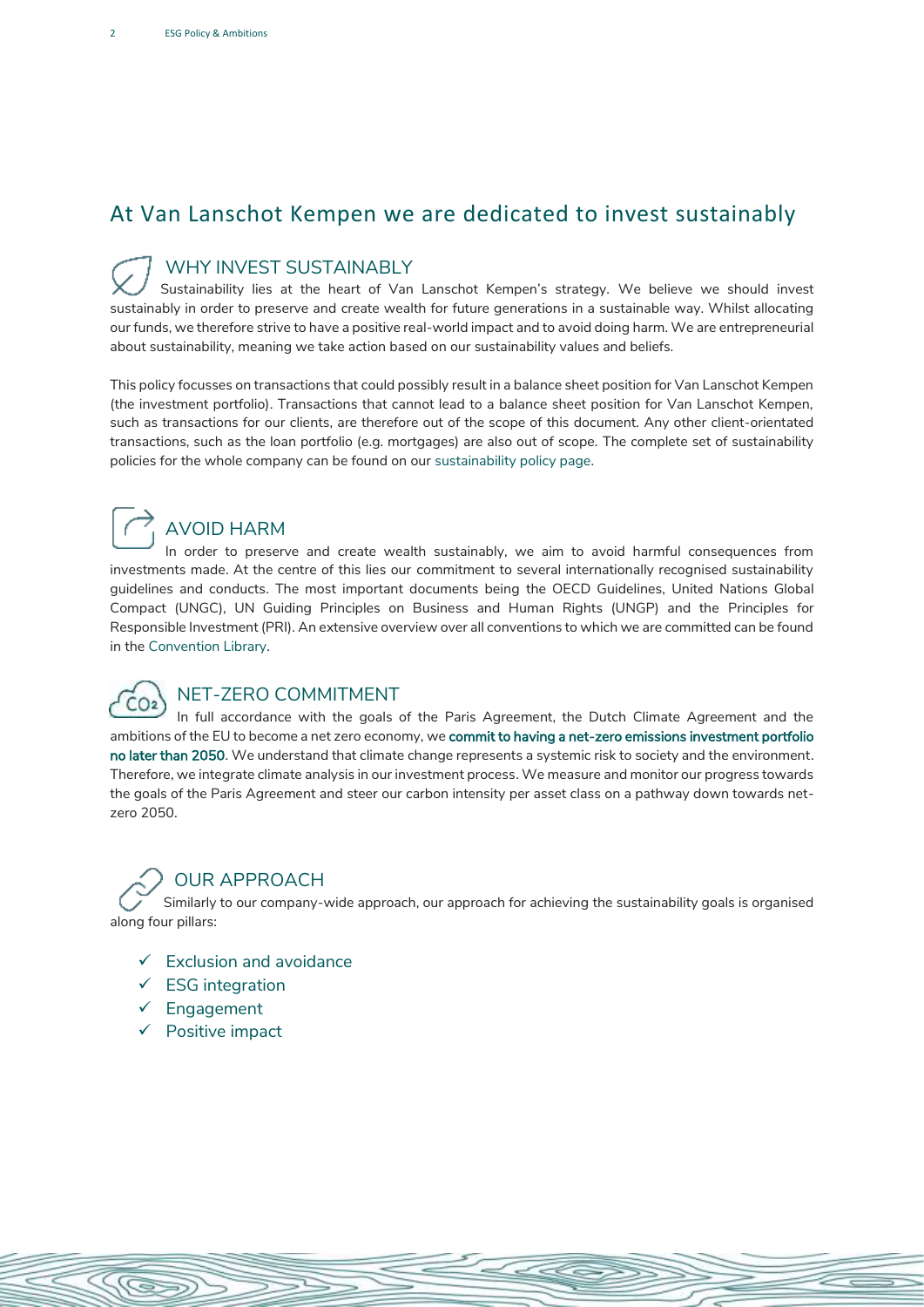#### PILLAR 1: EXCLUSION & AVOIDANCE

In some issuers we do not want to invest due to their activities or conduct, for which we hold Exclusion and Avoidance lists. Companies on these lists are either involved in the production of controversial weapons, such as cluster munitions, anti-personnel mines, nuclear warheads, chemical and biological weapons, derive a significant portion of their revenues from the production or distribution of tobacco, or have been involved in serious controversies (UNGC violations). Furthermore, we exclude pure coal players and players purely involved in tar sands, as these activities have an adverse impact on climate change. We also avoid investments in companies that structurally violate our ESG criteria and demonstrate no willingness to improve their policies and practices. Furthermore, on a comply or explain basis, we do not invest in ESG-laggards: issuers with a CCC or B rating from MSCI ESG.

#### PILLAR 2: ESG INTEGRATION

We continuously screen the ESG-performance of our portfolio, to assess if ESG risks and opportunities are integrated sufficiently. We furthermore screen issuers that we are considering to add to our portfolio based on their ESG performance, using measures such as carbon emissions and ESG-ratings. We regularly review the issuers' performance and the overall performance of our portfolio. In this way we ensure that sustainability risks and opportunities are adequately considered in our investment strategy and that ESG metrics are fully integrated into our investment decisions.

To assess whether we are on a pathway towards net-zero emissions by 2050, we track our greenhouse gas emissions intensity (based on revenues). We furthermore assess whether issuers are on track to improving their emissions, using metrics such as carbon emissions 3-year trend and estimations on whether an issuer is aligned with a pathway towards net-zero 2050. We furthermore use ESG scoring data to assess whether we invest in industry leaders and to minimise the negative impact of our portfolio on society and the environment.

#### PILLAR 3: ACTIVE OWNERSHIP

As a long-term steward of sustainable investment, we believe it is important to engage with our counterparties about sustainability in order to unlock value and reduce risk. We aim to open the conversation about ESG performance and ESG related data disclosures with our stakeholders. We will discuss related sustainability risks, impacts and performance disclosure with the counterparties if needed.

#### PILLAR 4: POSITIVE IMPACT

S

We find it important that our portfolio not only avoids harm, but actively supports a sustainable future by allocating capital to projects that do good. We are therefore committed to incrementally increasing the share of green, social and sustainability(-linked) bonds in our portfolio. Looking ahead, there are three broad themes around which our positive impact policy is based, aligned with our firm-wide sustainability focus areas. These are People: helping our society live longer and in better health, planet: helping our environment to recover faster by contributing to energy transition and biodiversity and profit: helping our investee companies to contribute to a smart, circular and inclusive economy. We are committed to making a positive impact in these areas and thus aim to incrementally increase the share of green, social and sustainability(-linked) bonds in the portfolio.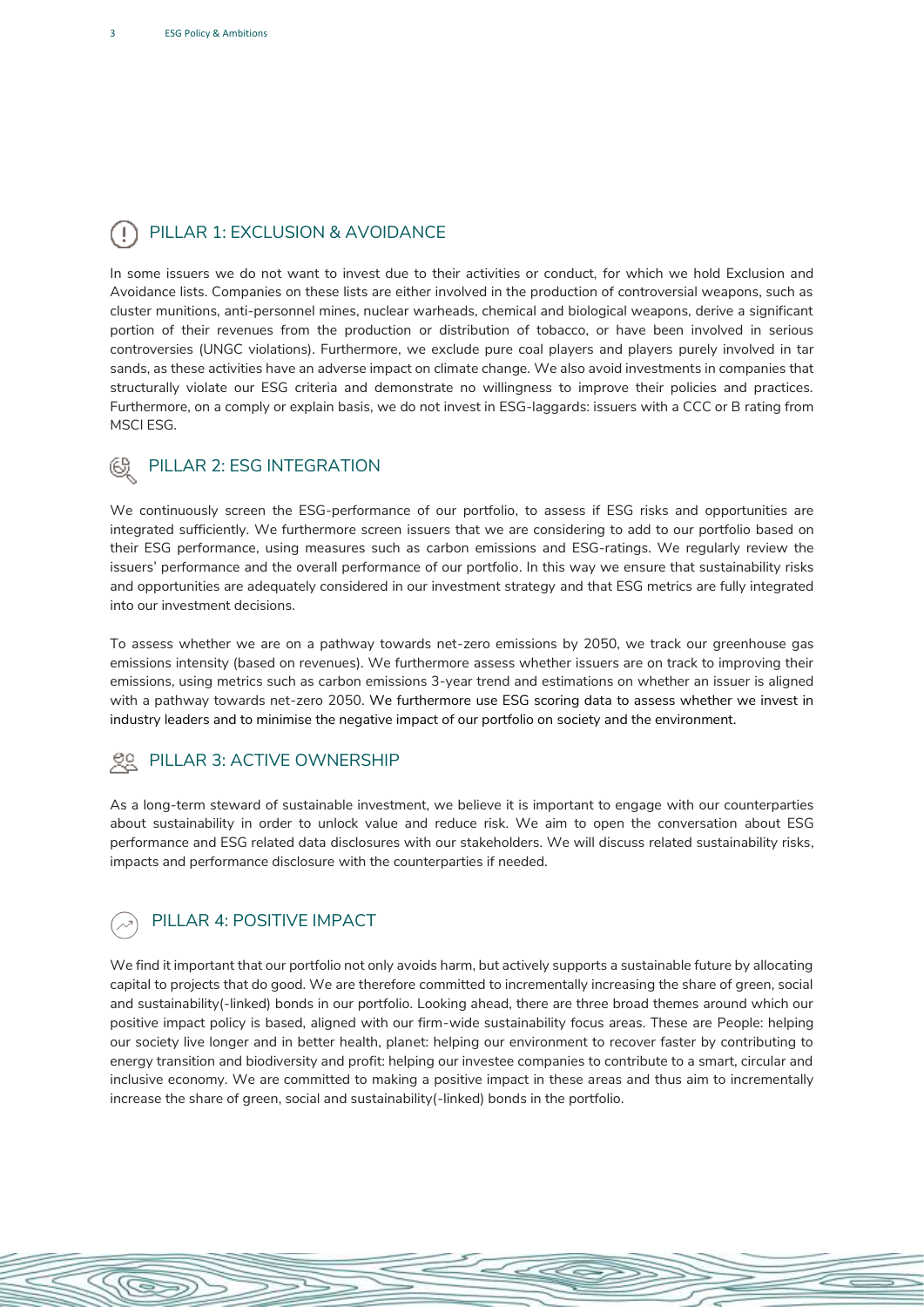<u>KE</u>

| POLICY AND AMBITIONS SUMMARY                                                                                                                                                                                                   |                                                                           |                                                                                    |                                                                |
|--------------------------------------------------------------------------------------------------------------------------------------------------------------------------------------------------------------------------------|---------------------------------------------------------------------------|------------------------------------------------------------------------------------|----------------------------------------------------------------|
| Exclusion &<br>$(\,!)$<br>avoidance                                                                                                                                                                                            | <b>ESG</b><br>61<br>Integration                                           | Active<br>22<br>Ownership                                                          | Positive<br>Impact                                             |
| Controversial<br>$\times$<br>activities:<br>controversial<br>weapons,<br>tobacco, coal<br>mining, tar<br>sands<br>Structural<br>$\mathsf{x}$<br>violations of<br>sustainability<br>criteria<br><b>ESG</b> laggards<br>$\times$ | ESG risks & possibilities<br>are integrated in the<br>investment analysis | Start the dialogue with<br>counterparties about<br>ESG performance &<br>disclosure | Search for investments<br>with positive real-world<br>outcomes |
| Decarbonise the portfolio to become net-                                                                                                                                                                                       |                                                                           | Incrementally increase the share of green,                                         |                                                                |
| zero by 2050                                                                                                                                                                                                                   |                                                                           | social and sustainability(-linked) bonds in<br>the portfolio                       |                                                                |

 $\epsilon$